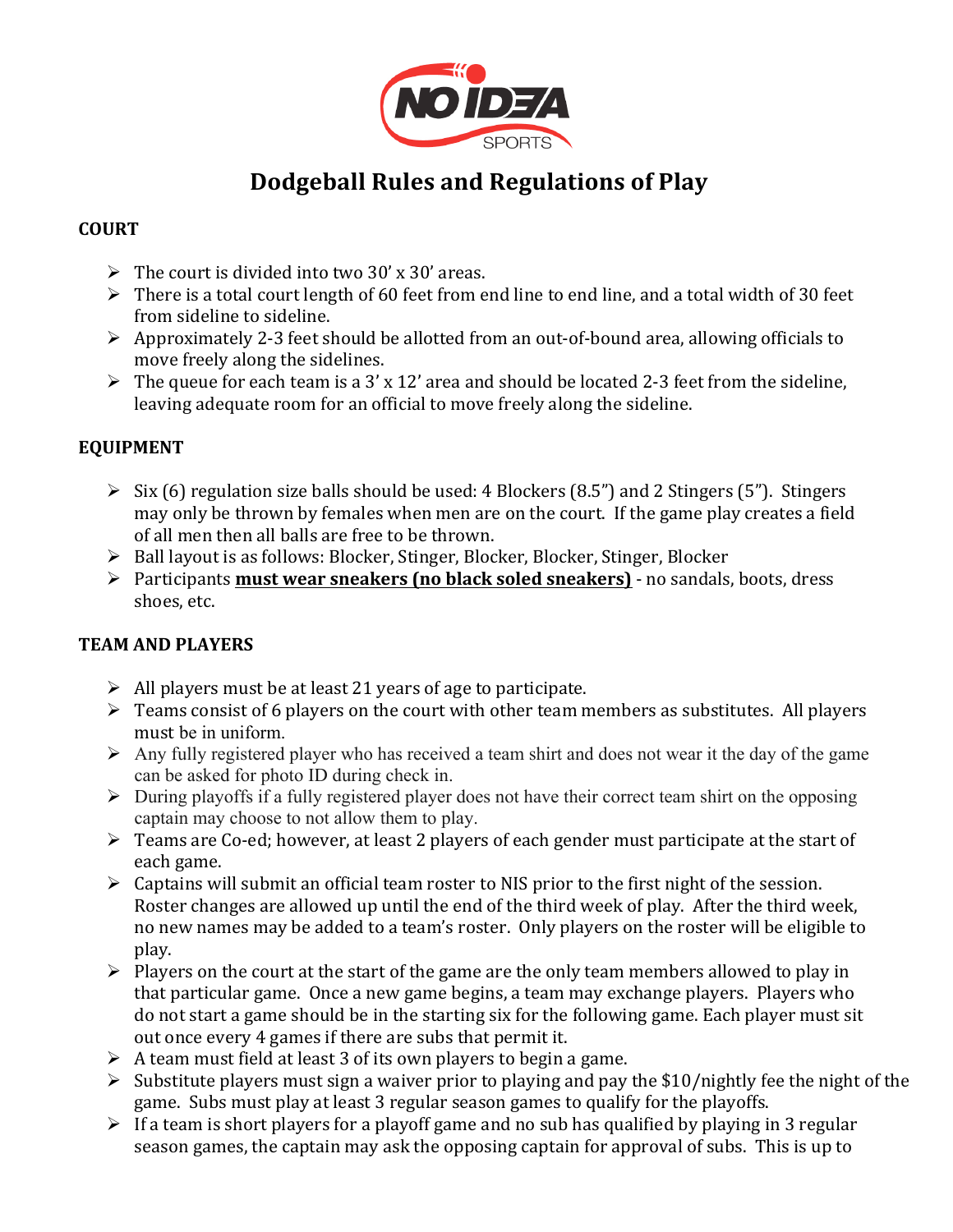the opposing captains discretion. If he/she approves an email must be sent to NIS prior to arriving at the game.

 $\triangleright$  A team may bring a female sub during the playoffs to get to the minimum of 2 females without the other captains approval if the female is not currently fully registered in the league. If the female sub is from another team in the league then she must be approved by the other captain. This rule is in place so that no playoff team receives an automatic out during the playoffs.

### **ROSTER REQUIREMENTS**

- $\triangleright$  Captains will submit an official team roster to NIS prior to the first night of the session. Roster changes are allowed up until the end of the third week of play. After the third week, no new names may be added to a team's roster. Only players on the roster will be eligible to play.
- $\triangleright$  All teams must have a minimum of 7 fully registered players for the season.
- $\triangleright$  If a team is short the minimum number of fully registered players by the start of their game for week 1 they will automatically forfeit that game. They may still play but will receive a loss in the standings. This rule applies for week 2, 3, 4, and 5 as well.
- $\triangleright$  If a team is still short the minimum number of fully registered players at the end of their week 5 game (end of the regular season) the teams season will end and will be removed from the final 3 weeks of the league schedule.
- $\triangleright$  Captains will forfeit his/her free season/credit if this occurs.

# **GAME NIGHTS**

- $\triangleright$  Teams will play as many games as possible within a 45 minute time frame.
- $\triangleright$  Teams may begin a game with a minimum of 4 players but not fewer than 4, and one of these must be female.
- $\triangleright$  If a team has only one female and more than 4 males the team must start every game with only 5 players. They may only have 6 players on the court if a ball is caught and then the player enters.
- $\triangleright$  If a team arrives with fewer than 4 players, it must forfeit a game every 5 minutes until the required number arrives.

# **MATCHES**

- $\triangleright$  A regulation match consists of a pre-determined odd number of games of a single game type.
- $\triangleright$  The number of games and/or the time allotted may be altered to best suit time and attendance.

# **SUBSTITUTIONS**

- $\triangleright$  Substitutions must be made prior to the start of the game.
- $\triangleright$  No substitutions may be made during a game, except in cases of injury.

# **GAME TYPE**

### **ELIMINATION GAME**

- $\triangleright$  A game played until all opponents on one side have been eliminated.
- $\triangleright$  The first team to eliminate all its opponents is declared the winner.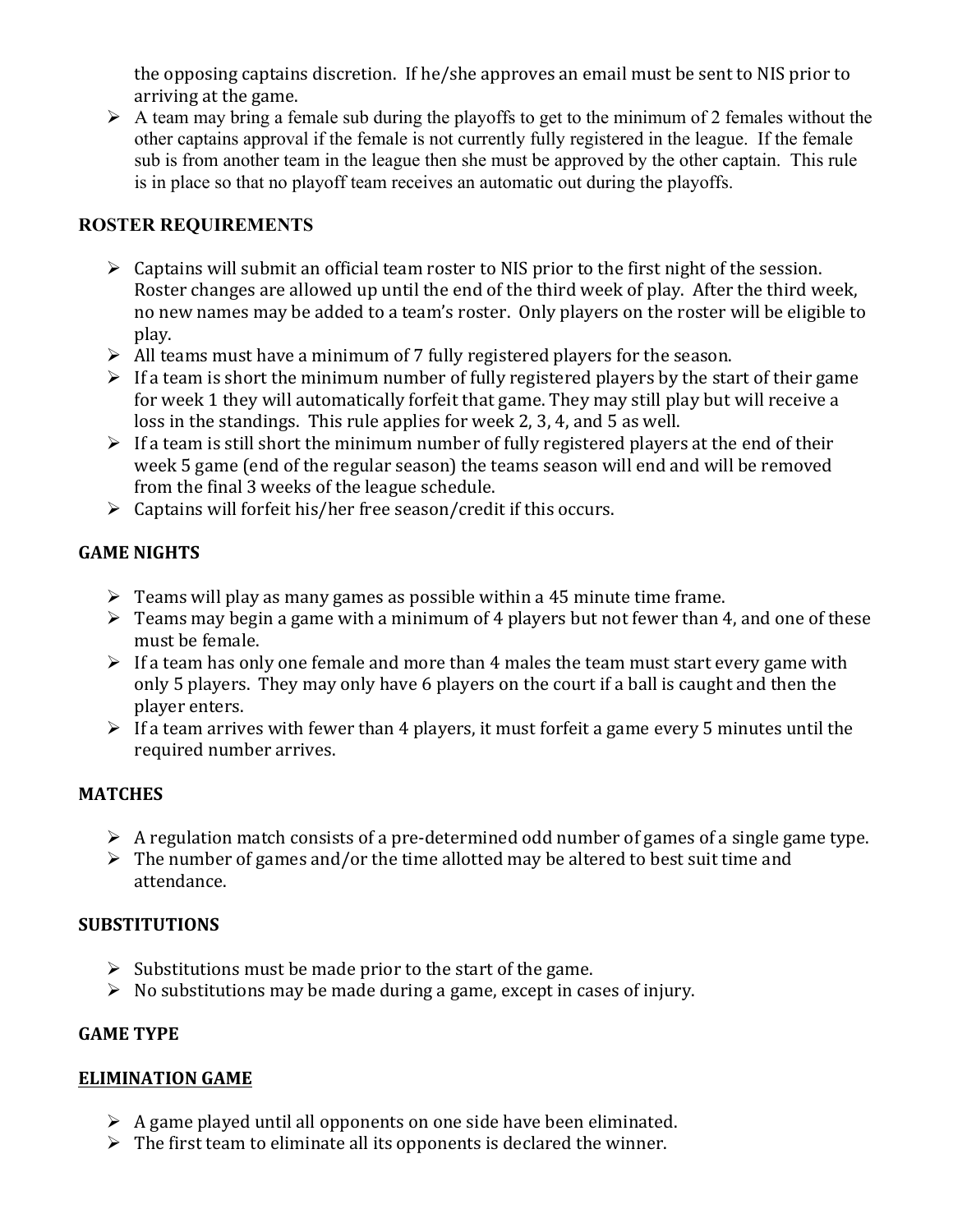#### **BEGINNING PLAY/RUSH**

- $\triangleright$  A maximum of 6 players will compete on a side with no fewer than 4 players on the court.
- $\triangleright$  Play begins with all players are positioned behind their team's end line.
- $\triangleright$  Upon the official's signal, both teams rush to center court and attempt to retrieve as many balls as possible.
- $\triangleright$  There is no diving or sliding in order to pick up a ball. Players who do will be called out.
- $\triangleright$  Players must use their hands to retrieve a ball. No other body part (i.e. feet or legs) will be acceptable.
- $\triangleright$  There is no limit to how many balls an individual player may retrieve.
- $\triangleright$  Players must run back to the end line and tag up before they begin throwing. Or the ball must cross the back line in front of the wall if it is passed back to a teammate.
- $\triangleright$  Players may not throw the ball across the line, retrieve it, and throw it at an opponent.
- $\triangleright$  If a player has both feet cross the center line on the initial rush, they will have to surrender the ball to the other team.

### **OUTS**

- $\triangleright$  Player shall be deemed out when a live ball hits any part of the player's body or clothing below the shoulders.
- $\triangleright$  If a player is dodging a high throw and is also hit with a legal below the shoulders throw, the player is out.
- $\triangleright$  Catching a ball thrown by your opponent before it touches the ground will result in an out.
- $\triangleright$  Player must return from the queue in the order he/she was put "out" (i.e. first out, first in.)
- $\triangleright$  A player dropping or losing possession of the blocking ball is deemed out.
- $\triangleright$  When a player is out, he/she must leave the court immediately and take his/her place in the out line.
- $\triangleright$  If one foot fully crosses the center line the player during play he/she will be deemed out.
- $\triangleright$  If a player is dodging a ball and both feet cross either sideline the player will be called out. (A player may go across the sideline to pick up a ball that has gone out of bounds. He/She will not be called out for this.)
- $\triangleright$  If a player blocks a ball with another ball and the ball then hits his/her body they will be called out.
- $\triangleright$  All players who are called out should immediately put at least one hand up in the air signifying that he/she was hit and are on his/her way off the court
- $\triangleright$  Once knocked out a player may not touch any balls on the court. This includes hitting or kicking balls back to teammates.

### **BLOCKING/SAVES**

- $\triangleright$  Players can defend themselves by blocking the ball in flight with another ball but must retain control over the ball they are blocking with.
- $\triangleright$  A save occurs if a player is struck by the ball and the ball is in turn caught by a teammate before the ball touches the ground, wall, any inanimate object, or any inactive player. The thrower is the only one eliminated in this instance.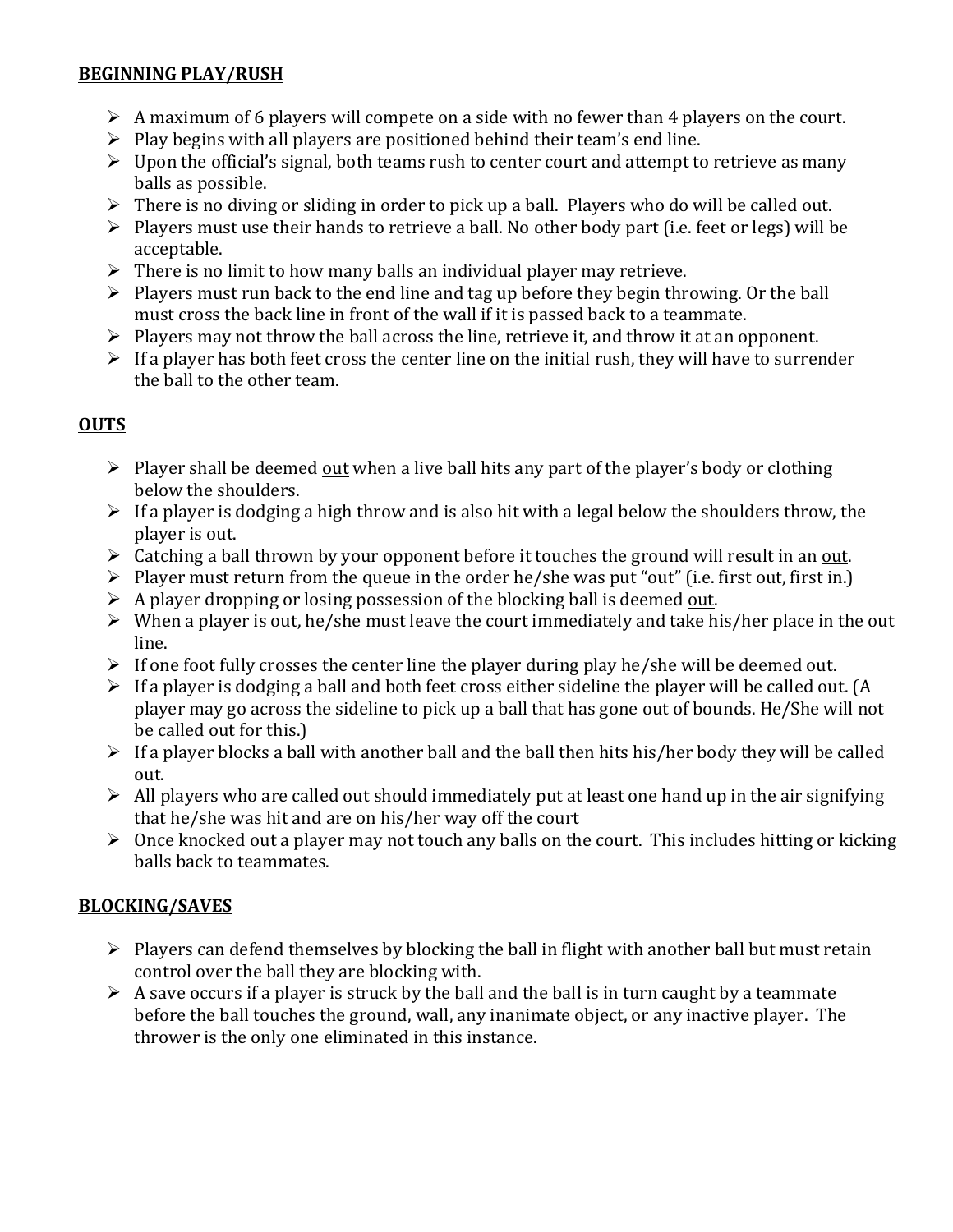**STALLING** (the act of intentionally delaying the game)

- $\triangleright$  It is illegal for a leading team to control all the balls for more than 10 seconds. At all other times, teams are required to make a legitimate effort to throw a ball at least once every 15 seconds.
- $\triangleright$  If the game is down to 2 individual players and they have each thrown 3 times without an out, then the count will begin at 8 seconds and continue to 15 to speed up play.
- $\triangleright$  If a referee determines that a player or team is stalling, the referee will warn a player or team. If the stalling continues, at the referee's discretion, player or team will lose possession of all balls on their side.

# **OUT OF BOUNDS RULE**

- $\triangleright$  If both feet of a player end up over the endline/sideline he or she will be deemed <u>out</u>. One foot out and one foot in will be considered still in when crossing a sideline. One foot across the midline during play following the initial rush will also be deemed out.
- $\triangleright$  Momentum may carry a player out of bounds while making a catch, provided control of the ball was established prior to going out of bounds. He/she must have at least one foot in bounds when catching the ball prior to falling out of bounds.
- $\triangleright$  A player may not leave the playing field to avoid being hit.
- $\triangleright$  Players may not enter the opposing team's section for any reason.

# **HEADSHOTS**

- $\triangleright$  A headshot occurs when a player is hit directly in the head by a high thrown ball above the shoulder. If a player bent over gets hit in the head it is not considered a headshot and that player is out not the thrower.
- $\triangleright$  If a player gets hit in the head when his/her head is above his/her waistline it will be deemed a headshot. If the player's head is below his/her waistline it will not be deemed a head shot.
- $\triangleright$  Any player who crouches down voluntarily and gets hit in the head will be deemed out.
- $\triangleright$  Any thrower committing a headshot will be deemed out.
- $\triangleright$  If the ball hits any part of a player's body or the ball being held and then his/her head they are out.

# **GAME RE-ENTRY**

- $\triangleright$  Each time a player is out, he/she will go to the outside of the court and wait in line the back of the sub line to re-enter the match. If a team has more than 6 players, subs will also stand in this line and be first to come in.
- $\triangleright$  If a teammate catches a ball thrown from his/her opponent, one member of the team (first in line) may come back in (First Out/First In).
- $\triangleright$  When a player re-enters from the line they must immediately touch the back wall and will not be considered live until so.
- $\triangleright$  All players who did not play in the previous game must play in the next game.
- $\triangleright$  The beginning of the sub line must go girl, boy, girl, boy, etc to the best of a teams ability.
- $\triangleright$  If a team has a girl on the sideline whether knocked out or didn't start they must enter as first sub.
- $\triangleright$  If no girl is available on the sideline during the first catch, the team must wait until the 2<sup>nd</sup> catch to have a player enter the game.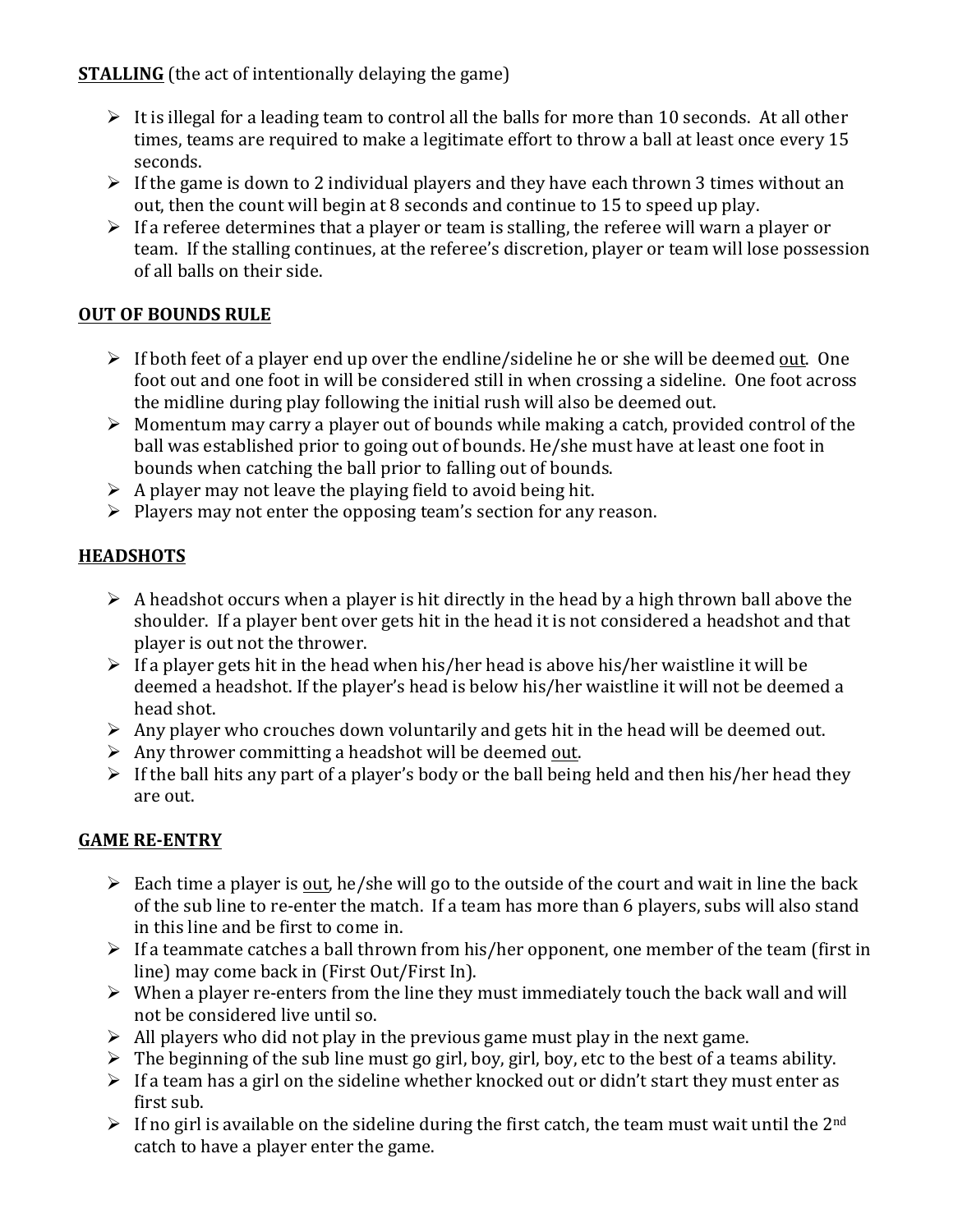### **BLACK BALL**

- $\triangleright$  Only girls may throw the black ball when the court is co-ed. If both sides are male then all balls are live.
- $\triangleright$  If one team has a girl/girls in play and the other team does not the black balls will be considered live as soon as either team holds them.
- $\triangleright$  If the team with no girls has the black balls they may not use them as blockers. If they do the 15-second count will automatically begin on that ball and will continue until the ball is rolled over.

### **OVERTIME**

 $\triangleright$  There is only overtime in playoffs not regular season. A team may put any player they choose on the court for that game. The rule under "Teams and Players" does not apply.

### **UNSPORTSMANLIKE BEHAVIOR/CARDS**

- $\triangleright$  Any player that is behaving in a way that is deemed unsportsmanlike will receive either a yellow or red card. These include but are not limited to any cursing or inappropriate comments towards officials and opponents.
	- $1<sup>st</sup>$  Offense: Yellow Card 1 game suspension
	- $2<sup>nd</sup>$  Offense: Yellow Card 3 game suspension
	- $3<sup>rd</sup>$  Offense: Red Card Player may no longer play in any games that night
- $\triangleright$  If a player receives a Red Card any other offense during the season automatically start as a 2<sup>nd</sup> offense.

#### **WINNING THE GAME**

- $\triangleright$  The first team to legally eliminate all opposing players will be declared the winner.
- $\triangleright$  A 7-minute time limit is established at the beginning of each game. If neither team has been eliminated at the end of the 7 minutes, the team with the greater number of players remaining will be declared the winner.
- $\triangleright$  In the case of an equal number of players remaining, the first team to lose a player after the whistle/buzzer goes off loses the game.
- $\triangleright$  If at any point during the game period a team is up by 15 games a mercy rule will be enforced.

### **PLAYOFFS**

- $\triangleright$  All roster players are allowed to participate in the playoffs.
- $\triangleright$  Photo ID, Facebook Page, or Email from NIS sent to the player will be required for check in during the playoffs.
- $\triangleright$  All teams will make the playoffs in a 4, 5, 6, and 8-team league. In a 7-team league the top 3 teams will make the playoffs. The number of teams who make the playoffs in leagues with a total number of teams above 8 will vary.
- $\triangleright$  Final standings and team position for playoffs will be determined in this order: Win/Loss Record, Score Differential, Head to Head (if applies), Points/Runs Allowed, Points/Runs Scored.